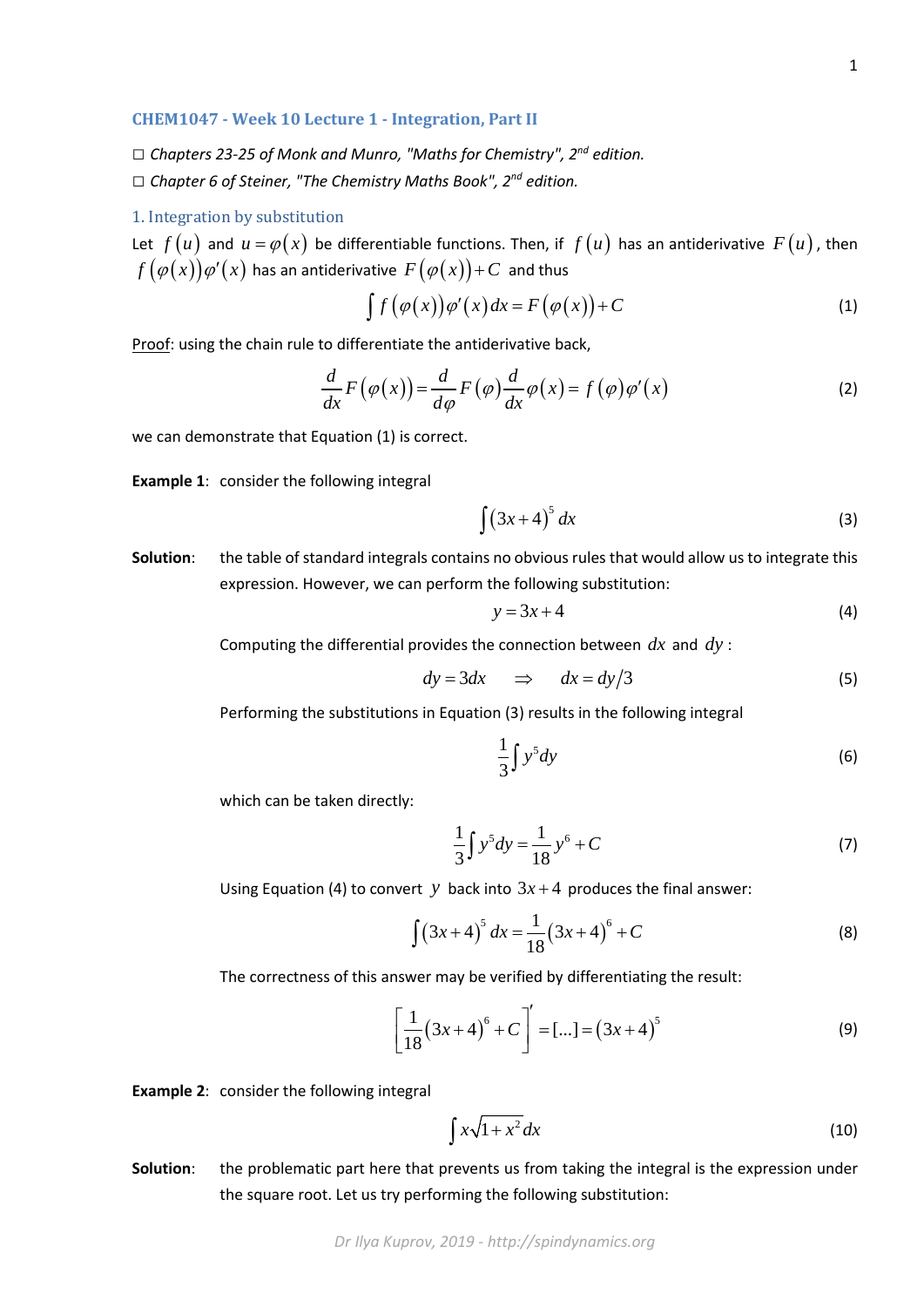$$
y = 1 + x^2 \quad \Rightarrow \quad dy = 2x dx \quad \Rightarrow \quad dx = \frac{dy}{2x} \tag{11}
$$

Performing this substitution makes the variable *x* disappear from the integral

$$
\int x\sqrt{1+x^2} \, dx = \int x\sqrt{y} \, \frac{dy}{2x} = \frac{1}{2} \int y^{1/2} \, dy \tag{12}
$$

This integral is easy to take using the table above:

$$
\frac{1}{2}\int y^{1/2} dy = \frac{1}{2}\frac{2}{3}y^{3/2} + C = \frac{1}{3}y^{3/2} + C
$$
 (13)

Back-substitution yields the final answer:

$$
\int x\sqrt{1+x^2}dx = \frac{1}{3}\left(1+x^2\right)^{3/2} + C\tag{14}
$$

Note that variable substitution does not always lead to a simplification because the presence of  $\varphi'(x)$ term can introduce additional complications. If variable substitution fails, other integration methods should be tried. Note also that indefinite integrals must always be brought back to the original variables after the integration process is finished.

For definite integrals, the variable substitution formula is modified to account for the fact that integration limits change when the integration is performed over a function of the original variable:

$$
\int_{a}^{b} f(x) dx = \int_{u(a)}^{u(b)} \left[ f(u) \left( \frac{du}{dx} \right)^{-1} \right] du \tag{15}
$$

**Example 4**: calculate the integral of  $1/(4x+5)^4$  from  $x=0$  to  $x=1$ . **Solution:** the integral would simplify if we use  $u = 4x + 5$  substitution

$$
\int_{0}^{1} \frac{1}{(4x+5)^{4}} dx = \left[ \begin{array}{cc} u = 4x+5 & du = 4dx \\ u(0) = 5 & u(1) = 9 \end{array} \right] = \int_{5}^{9} \left[ \frac{1}{u^{4}} \cdot \frac{1}{4} \right] du = \frac{1}{4} \int_{5}^{9} u^{-4} du =
$$

$$
= \frac{1}{4} \frac{1}{-3} u^{-3} \Big|_{5}^{9} = -\frac{1}{12} (9^{-3} - 5^{-3}) = \frac{151}{273375}
$$

#### 2. Integration by parts

If  $u(x)$  and  $v(x)$  are differentiable in some interval and their integrals exist, then:

$$
\int_{a}^{b} u(x)v'(x)dx = \left[u(x)v(x)\right]_{a}^{b} - \int_{a}^{b} u'(x)v(x)dx
$$
\n(16)

A shorthand form of this rule that is easy to memorise is:

$$
\int u dv = uv - \int v du \tag{17}
$$

Proof: calculating the differential of the product  $u(x)v(x)$  yields

$$
d[u(x)v(x)] = u'(x)v(x)dx + u(x)v'(x)dx
$$
\n(18)

After integrating both sides from *a* to *b* and rearranging the terms, we get: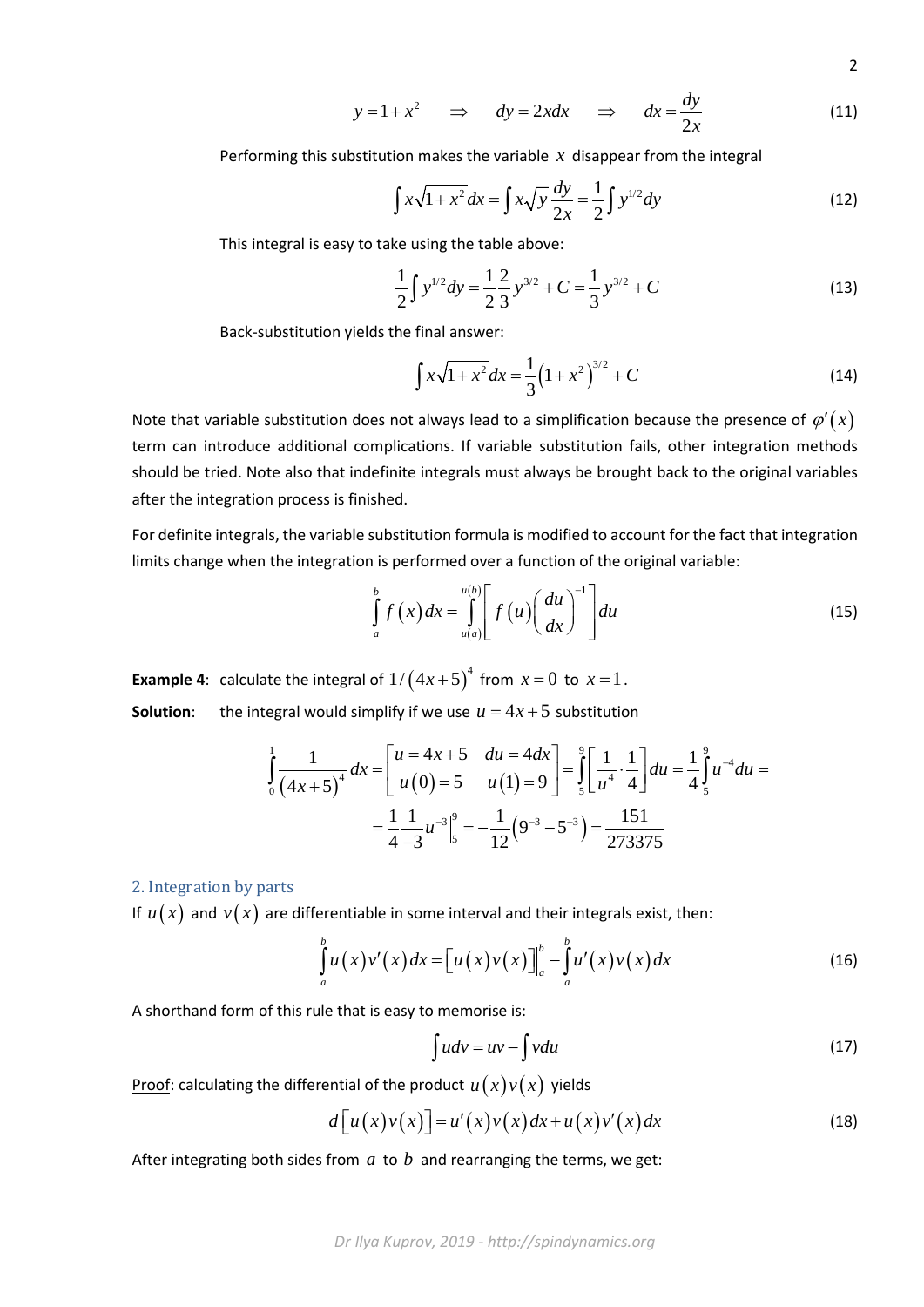$$
\int_{a}^{b} u(x)v'(x)dx = \int_{a}^{b} d\big[u(x)v(x)\big] - \int_{a}^{b} u'(x)v(x)dx\tag{19}
$$

After the first integral on the right hand side is evaluated, we get Equation (16).

**Example 3**: calculate the indefinite integral of  $xe^x$  using integration by parts.

**Solution:** because the derivative of x is particularly simple and the integral of  $e^x$  does not change that function, it makes sense to perform the following procedure

$$
\int xe^x dx = \begin{bmatrix} u = x & du = dx \\ dv = e^x dx & v = e^x \end{bmatrix} = xe^x - \int e^x dx = xe^x - e^x + C
$$

For definite integrals, the formula for integration by parts retains its limits:

$$
\int_{a}^{b} \left[ u(x) \frac{dv}{dx} \right] dx = u(x) v(x) \Big|_{a}^{b} - \int_{a}^{b} \left[ v(x) \frac{du}{dx} \right] dx \tag{20}
$$

where  $f(x) \big|_a^b$  is a shorthand for  $f(b)-f(a)$ . In practice, the  $u$  part is selected to be something that gets simplified by differentiation, and *dv* is then whatever is left that does not get too complicated after integration. Multiple choices are possible, and practical experience is essential.

**Example 4:** calculate the integral of  $x \cos x$  from 0 to  $\pi$  using integration by parts.

**Solution**: because the derivative of *x* is particularly simple and the integral of cos *x* is straightforward, it makes sense to perform the following procedure

$$
\int_{0}^{\pi} x \cos(x) dx = \left[ \begin{array}{cc} u = x & du = dx \\ dv = \cos(x) dx & v = \sin(x) \end{array} \right] = x \sin(x) \Big|_{0}^{\pi} - \int_{0}^{\pi} \sin(x) dx = [\cdots] = -2
$$

# 3. Integration using recurrence relations

An integral that depends on an integer parameter *k* can sometimes be reduced to an integral that depends on *k* −1. If the integral with *k* = 0 is easy to take, this generates a recurrence relation for the original integral. For example:

$$
I_n = \int x^n e^{ax} dx = \begin{cases} u = x^n & du = nx^{n-1} \\ dv = e^{ax} dx & v = e^{ax}/a \end{cases} = \frac{x^n e^{ax}}{a} - \frac{n}{a} \int x^{n-1} e^{ax} dx = \frac{x^n e^{ax}}{a} - \frac{n}{a} I_{n-1}
$$

In this case  $I_0$  is an easy integral to take and the recurrence relation derived above may then be used to obtain  $I_n$  with an arbitrary integer  $n$ .

## 4. Symbolic algebra systems

Purely mathematical research into integration techniques for commonly encountered functions was completed by about 1900. In the context of modern physical sciences, life is too short to integrate manually. Symbolic algebra systems, such as *[Mathematica](https://en.wikipedia.org/wiki/Wolfram_Mathematica)*, are commonly used instead:

$$
\begin{aligned}\n\text{Integrate}\left[1 / \left(x^4 - a^4\right), x\right] \\
\text{Out[1]}&=\n\begin{array}{c}\n\text{Integrate}\left[1 / \left(x^4 - a^4\right), x\right] \\
-\frac{\text{Arctan}\left[\frac{x}{a}\right]}{2 a^3} + \frac{\text{Log}\left[a - x\right]}{4 a^3} - \frac{\text{Log}\left[a + x\right]}{4 a^3}\n\end{array}\n\end{aligned}
$$

*Dr Ilya Kuprov, 2019 - http://spindynamics.org*